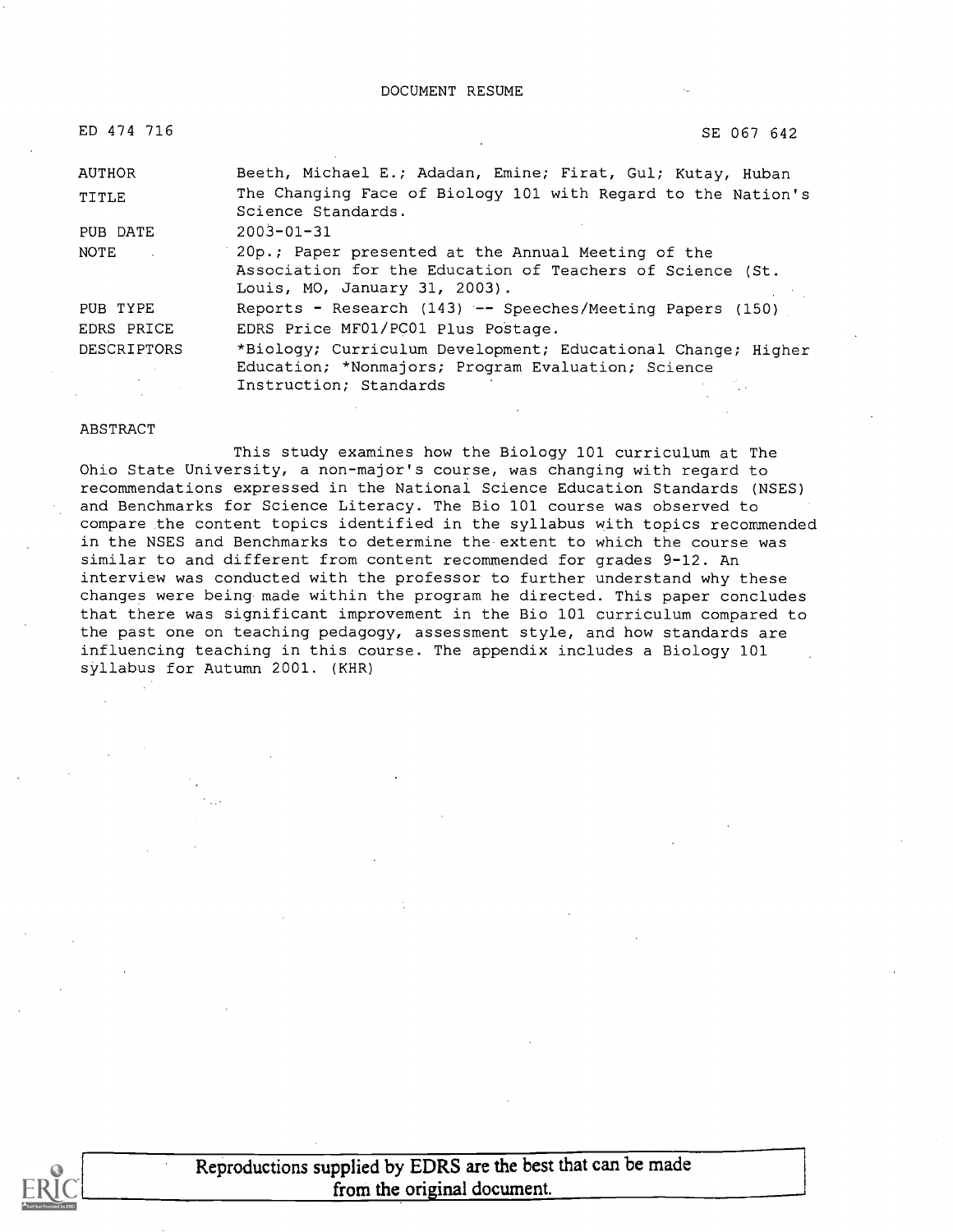## The Changing Face of Biology 101

## with Regard to the Nation's Science Standards

## Michael E. Beeth, Emine Adadan, Gui Firat and Huban Kutay

The Ohio State University

PERMISSION TO REPRODUCE AND DISSEMINATE THIS MATERIAL HAS BEEN GRANTED BY

Hadan

TO THE EDUCATIONAL RESOURCES INFORMATION CENTER (ERIC)

1

E067642



Points of view or opinions stated in this document do not necessarily represent official OERI position or policy.

## Paper presented at the meeting of the

Association for the Education of Teachers of Science, January 31, 2003,

St. Louis, MO.

BEST COPY AVAILABLE

 $\ddotsc$ 

 $\sim$   $\sim$ 

2

ED 474716

 $\lambda$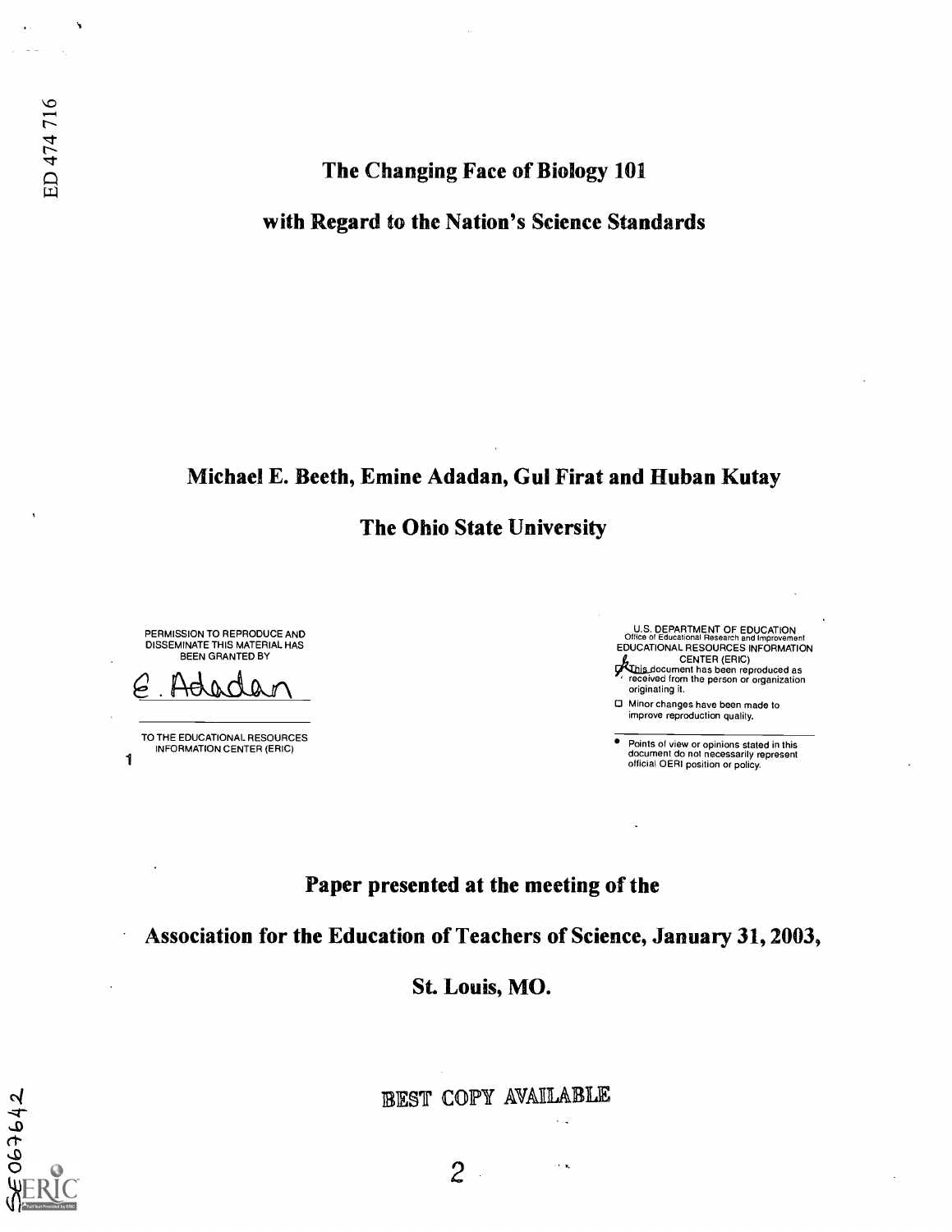The Changing Face of Biology 101 with Regard to the Nation's Science Standards

#### Introduction

To a great extent, the quality of life today has been shaped by advances in scientific knowledge that form the foundation for the increasingly technological world in which we all live. In the next century, global competition among nations will continue to expand as scientific knowledge increases. It is unlikely that the current rate of progress in science and technology can occur without increased achievement in science education by all students. This argument was put forward in Science for All Americans (1990) as: "the life-enhancing potential of science and technology cannot be realized unless the public in general comes to understand science, mathematics, and technology and to acquire scientific habits of mind. Without a science-literate population, the outlook for a better world is not promising"(p.xiv-xv). The Glenn Report (Before It's Too Late, 2000) reiterates this notion and then goes on to describe why scientifically literate citizens are such a sensitive issue among educators: "From mathematics and the sciences will come the products, services, standards of living, and economic and the military security that will sustain us at home and around the world. From them will come the technological creativity American companies need to compete effectively in the global market place" (p.4).

Moreover, the expectation that scientifically literate people in the  $21<sup>st</sup>$ . Century need to transfer their scientific thinking into their daily lives rather than to only have knowledge of scientific advances is widespread. Thus, today, the content of a curriculum in science content courses should include the acquisition of scientific thinking skills in addition to knowledge about specific science content. Since introductory science courses offer the last formal opportunity for the next generation of college educated citizens to attain this goal, the role of these courses in a students'

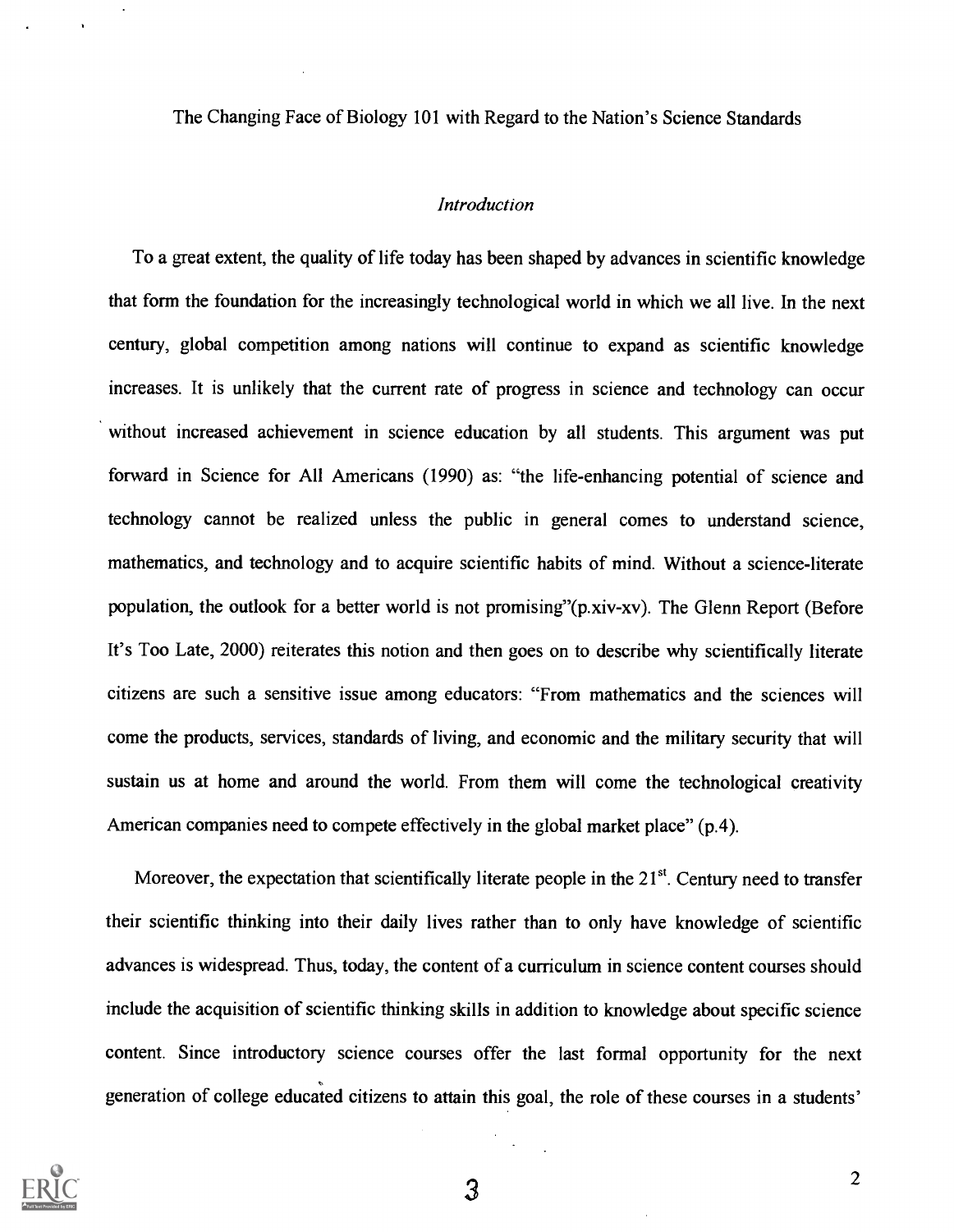curriculum have increasingly become the focus for producing scientifically literate members ofour society.

Concerns about what should be done to improve the quality of science education among academics and policy makers began almost two decades ago. Reform documents such as Science for all Americans (AAAS, 1989), the Benchmarks for Science Literacy (AAAS, 1993), the National Science Education Standards (NRC, 1996), and the Atlas of Science Literacy (AAAS & NSTA, 2001) all point to the need to address what and how science is taught K-12. Collectively, these documents establish criteria for what all students should know and be able to do as a result of their K-12 science education. Furthermore; these documents contain recommended guidelines for integrated curricula and pedagogical practices. Although similar standards for college science teaching and learning became available after we began to work on the project reported here (Siebert & McIntosh, 2001), the existing standards for K-12 level should, to some extent, inform, influence and direct changes in what and how science is taught in college. Articulation between the end of high school and matriculation into post-secondary education is especially critical because freshmen students today are coming to college with science learning experiences that have been influenced by K-12 teachers who are, in some cases, meeting. the current standards for change in science curriculum.

In this regard, the purpose of our study is to examine how the Biology 101 curriculum at The Ohio State University, a non-major's course, was changing with respect to recommendations expressed in the National Science Education Standards (NSES) and Benchmarks for Science Literacy. The curriculum for the Bio 101 course we observed was quite different from the curriculum offered at the beginning of 1990's (see Appendix A) and was changed in light of the reform documents mentioned above. The previous curriculum was organized around traditional content topics with no mention of the process skills that are so common in contemporary reform

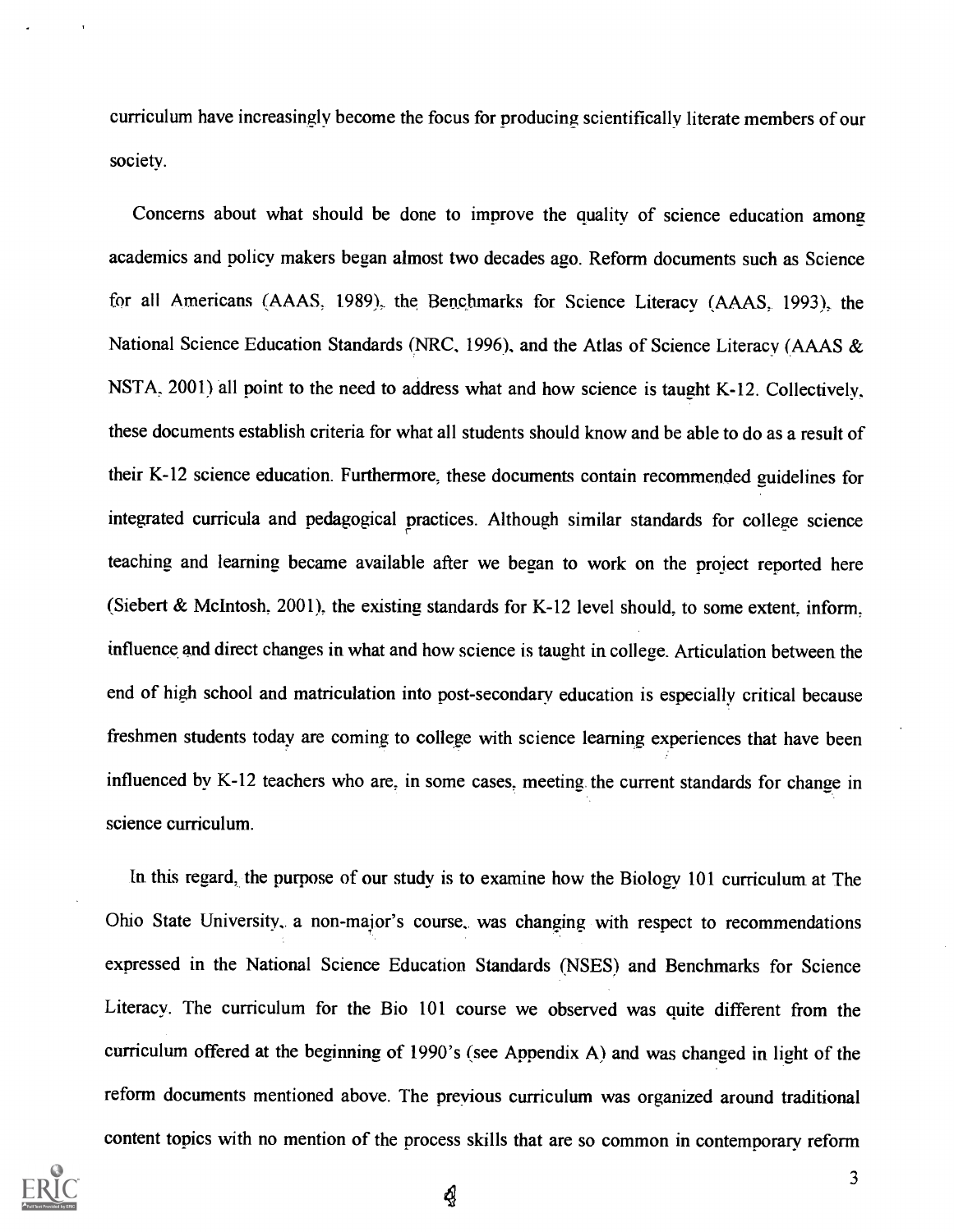documents or of the pedagogy by which students would be taught. Both of these are explicitly addressed in the current version of Bio 101. Our analysis of the current course follows a few descriptive comments regarding the course immediately below.

#### Course Structure

Non-majors Biology 101 was first taught in the autumn of 1990 at The Ohio State University as one course in the Introductory Biology Program (IBP). The IBP is responsible for teaching all introductory Biology courses for majors and non-majors through the College of Biological Sciences. Virtually every student enrolled at Ohio State will take at least one IBP course before graduation. However, since the IBP is not a department per se, faculty from various departments within the College of Biological Sciences and their graduate teaching assistants assume the teaching of non-majors Bio 101 as a college responsibility. In the past, this has lead to inconsistencies in the content of the course depending on the interests of an individual instructor assigned to Bio 101 that term. Bio 101 is a laboratory-based course with multiple sections, as many as 35 sections including 25 students/section. The weekly format for the course includes three hours spent in lecture delivered by a professor and three hours spent as a combination of recitation and laboratory experience under the direction of a graduate student.

#### Student demographic Information

Bio 101 has the largest enrollment of any course at The Ohio State University. The number of students enrolled in Bio 101 for Autumn 2001 was roughly 1400. Similar enrollments occur in the Winter and Spring Quarters as well. Across the four quarters in each academic year at The Ohio State University, more than 4000 students take Bio 101 to meet their science content General Education Course requirements for a variety of majors. Bio 101 is likely to be the last opportunity to acquaint non-science majors with scientific knowledge and process skills before they leave their undergraduate education.

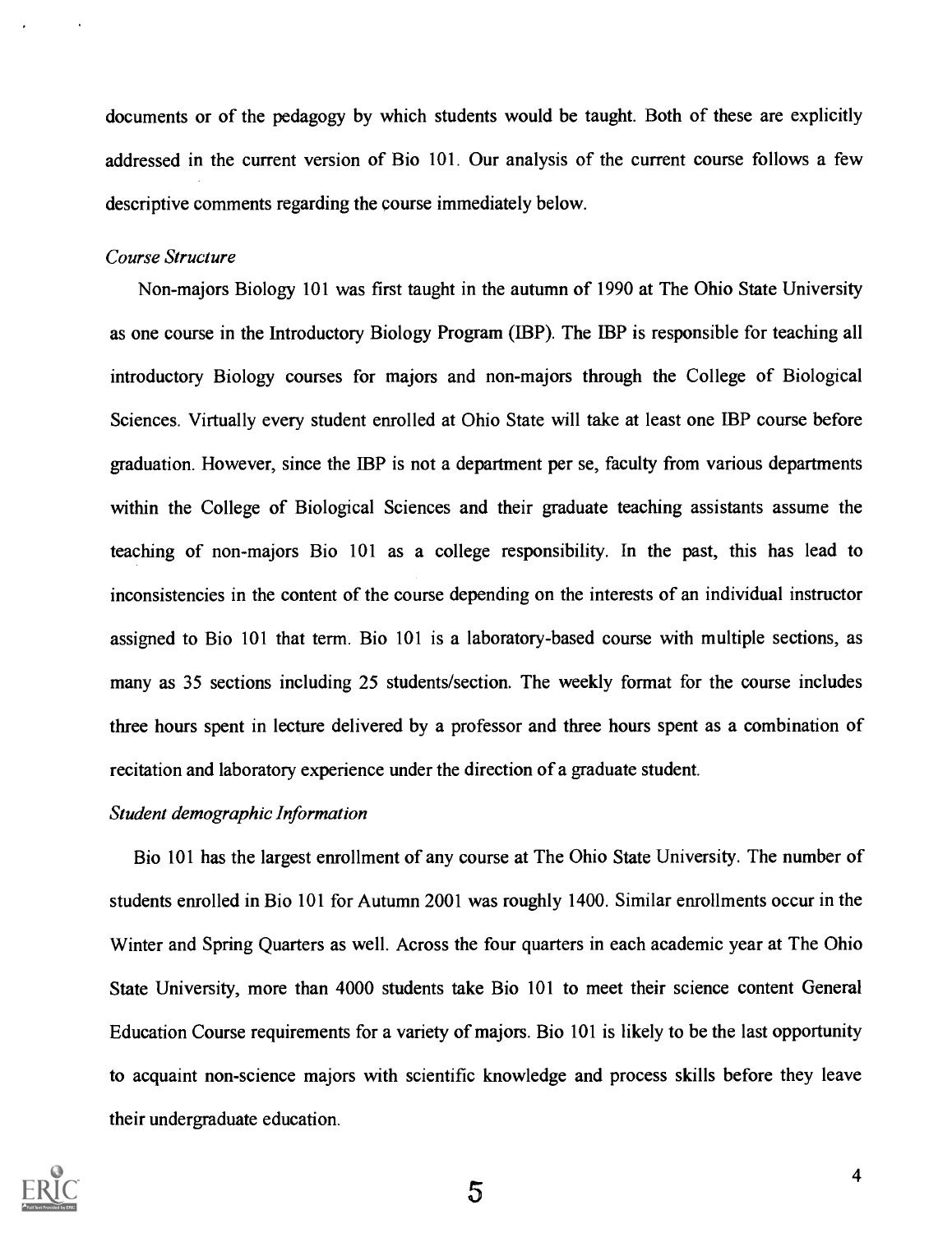The majority of students enrolled in Bio 101 are female with academic majors from- all departments and programs throughout the university. The distribution of students with regard to their majors in Autumn 2001 was: 31% Business, 14% Social & Behavioral Sciences, 8% Education, 8% Human Ecology, 7% Journalism/Communication, 5 % Art, 3% Social Work, 2% Engineering, 1% Math & Physical Sciences, 1% Music, and 20% Others. Education as used here refers to those students pursuing degrees leading to preschool or lower elementary school teaching - not students who would teach secondary science exclusively.

#### **Methods**

To determine the extent to which the Bio 101 curriculum was aligned with the NSES and Benchmarks for Science Literacy, we randomly chose a syllabus from one of the four instructors teaching this course in Autumn 2001 (see Appendix B). In addition, lecture notes made available to students by the same instructor were obtained from a commercial source. We compared the content topics identified in the syllabus for this instructor with topics recommended in the NSES and Benchmarks to determine the extent to which the Bio 101 courses was similar to and different from content recommended for grades 9-12.

It is well- known that NSES as well as other reform documents emphasize teaching and assessment methods that are alternative to traditional didactic approaches. To identify pedagogical practices advocated for Bio 101 students in terms of teaching and assessment we interviewed Dr. Steve Rissing, Director of the IBP. Dr. Rissing was a major influence on changes that have and are occurring for all IBP courses and he is responsible for choosing instructors from the College of Biological Sciences to teach the curriculum he was attempting to establish for this course. Quotes from our interview with Dr. Rissing are presented below as a means of establishing the pedagogy through which Bio 101 was to be presented to students regardless of the instructor. The interview protocol is included in Appendix C.

6

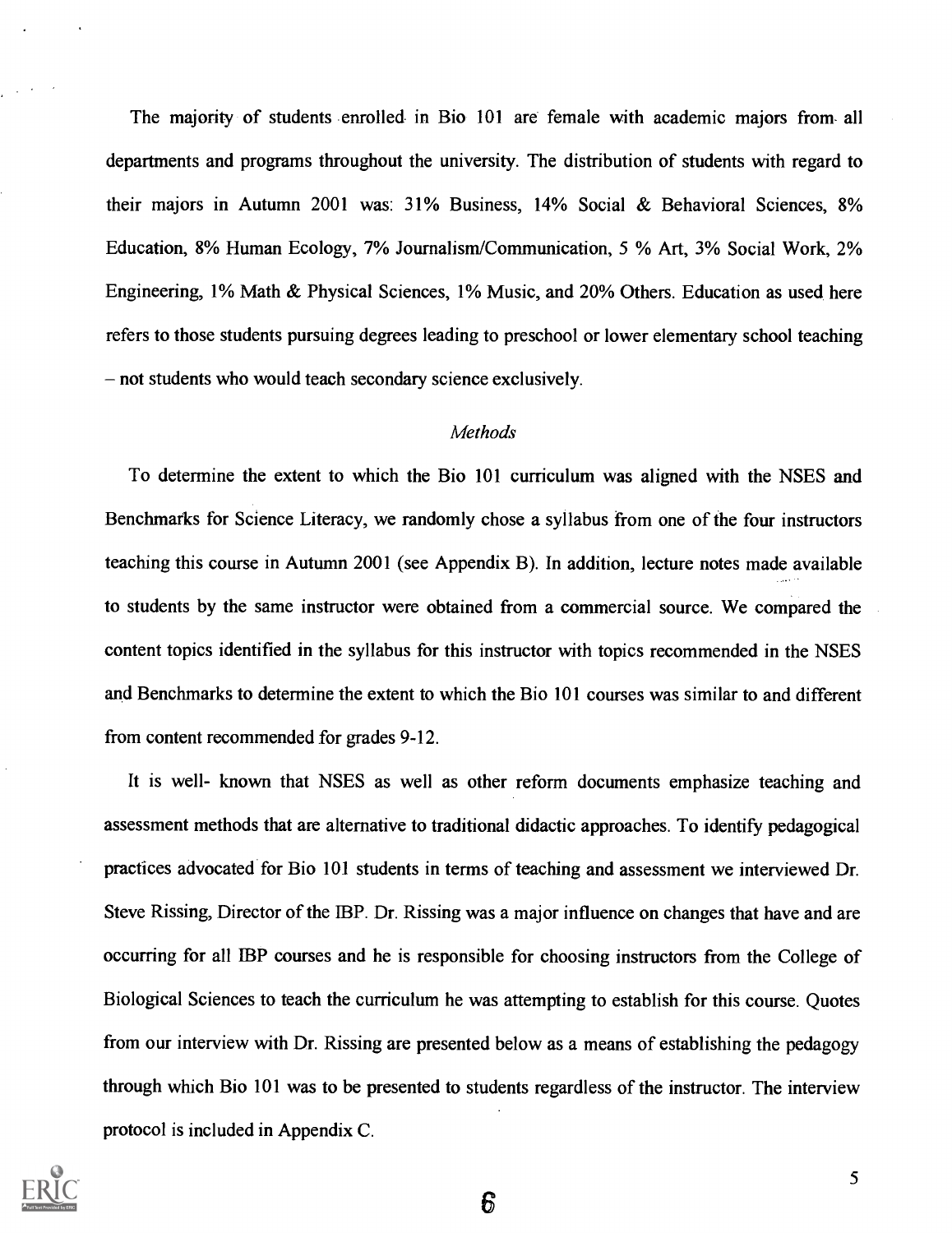#### Benchmarks for Science Literacy (http://www.project2061.org/tools/benchol/bolframe.htm)

A benchmark "specifies how students should progress toward science literacy, recommending what they should know and be able to do by the time they reach certain grade levels."(p.xi) Furthermore, "it describes levels of understanding and ability that *all* students are expected to reach on the way to becoming science-literate." (p.xiii) In point of fact, Benchmarks are not the curriculum per se but they guide the design of curriculum. The Benchmarks document consists of twelve chapters that elaborate on individual benchmarks but "chapter order is unrelated to the relative importance of the benchmarks." (p.xiii)

## National Science Education Standards (http://books.nap.edu/html/nses/html/index.html)

"National Science Education Standards provide criteria to judge progress toward a national vision of learning and teaching science in a system that promotes *excellence*."(p.12) NSES provides a framework not only regarding the quality of what students should know and are able to do, but also the criteria by which whole systems such as science programs, science teaching; assessment practices and policies could be evaluated. NSES contains eight chapters, only one of that deals with content. The other chapters are related to functions of the education system.

## Atlas of Science Literacy (http://www.project2061.org/tools/atlas/default.htm)

The Atlas of Science literacy is kind of map for educators to follow as they try to integrate knowledge from several disciplines for students. This reference contains 49 strand-maps, each of which focuses on topics that are crucial for literacy in math, science and/or technology. Each map illustrates how  $K-12$  learning objectives for a specific topic are connected to each other and how knowledge in each grade band is fundamental to building coherent knowledge of science and scientific processes across the grade bands. The syllabus and lecture notes for Bio 101 were

 $\mathcal{L}$ 

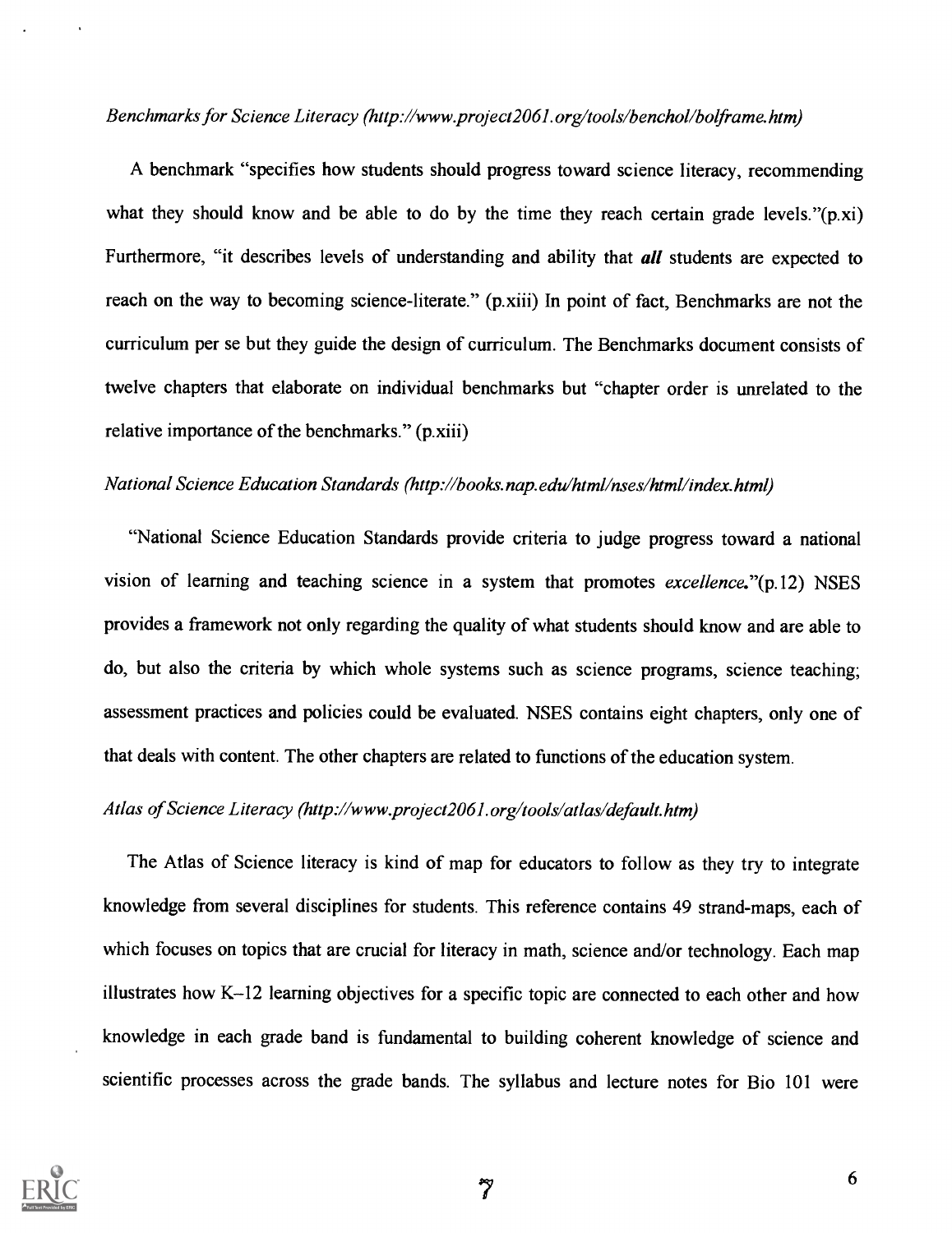evaluated in the light of these three documents -NSES, Benchmarks for Science Literacy and Atlas of Science Literacy and are shown below in Table 1 and Table 2.

| <b>BIO 101</b><br><b>TOPICS</b><br><b>NSES</b><br><b>STANDARDS</b> | ન્ઝ્<br>Тні.<br>Sci<br>Nat.<br>$\ddot{\varepsilon}$ | Biodiversit<br>× | $\mathbf{g}$<br>Earth<br>Life | Evolution | Evolution<br>$\mathbf{I}$ | Cell Cycle     | Cell Cycle<br>$\frac{\Pi}{\Pi}$ | Inheritance    | of Heredity<br>Mol. Basis | Exp.& Re<br>Gene | Biotechnol<br>OBY | ಷ<br>function<br>Cell Str. | Membrane | Energy 1<br>Flow of | Flow of<br>Energy II |
|--------------------------------------------------------------------|-----------------------------------------------------|------------------|-------------------------------|-----------|---------------------------|----------------|---------------------------------|----------------|---------------------------|------------------|-------------------|----------------------------|----------|---------------------|----------------------|
| <b>The Cell</b>                                                    |                                                     |                  |                               |           |                           | $\overline{4}$ |                                 |                |                           | 3                |                   | 1, 4,<br>5                 | 1, 4     | $\overline{2}$      | 5                    |
| <b>Molecular Basis</b><br>of Heredity                              |                                                     |                  |                               |           |                           |                | $\overline{2}$                  | $\overline{2}$ | 1, 3                      |                  |                   |                            |          |                     |                      |
| <b>Biological</b><br><b>Evolution</b>                              |                                                     | 4, 5             | $\overline{2}$                | 3, 4      |                           |                |                                 |                |                           |                  |                   |                            |          |                     |                      |
| <b>The</b>                                                         |                                                     |                  |                               |           | 3                         |                |                                 |                |                           |                  |                   |                            |          |                     | $\overline{4}$       |
| interdependence                                                    |                                                     |                  |                               |           |                           |                |                                 |                |                           |                  |                   |                            |          |                     |                      |
| of organisms                                                       |                                                     |                  |                               |           |                           |                |                                 |                |                           |                  |                   |                            |          |                     |                      |
| Matter, Energy,                                                    |                                                     |                  |                               |           |                           |                |                                 |                |                           |                  |                   |                            |          | 1, 3,               | $ 2\rangle$          |
| and Organization                                                   |                                                     |                  |                               |           |                           |                |                                 |                |                           |                  |                   |                            |          | 6                   |                      |
| in Living System                                                   |                                                     |                  |                               |           |                           |                |                                 |                |                           |                  |                   |                            |          |                     |                      |

## Table 1: National Science Education Standards and Bio 101 topics

Relevant topics from Science Content Standard C- for grades 9-12.

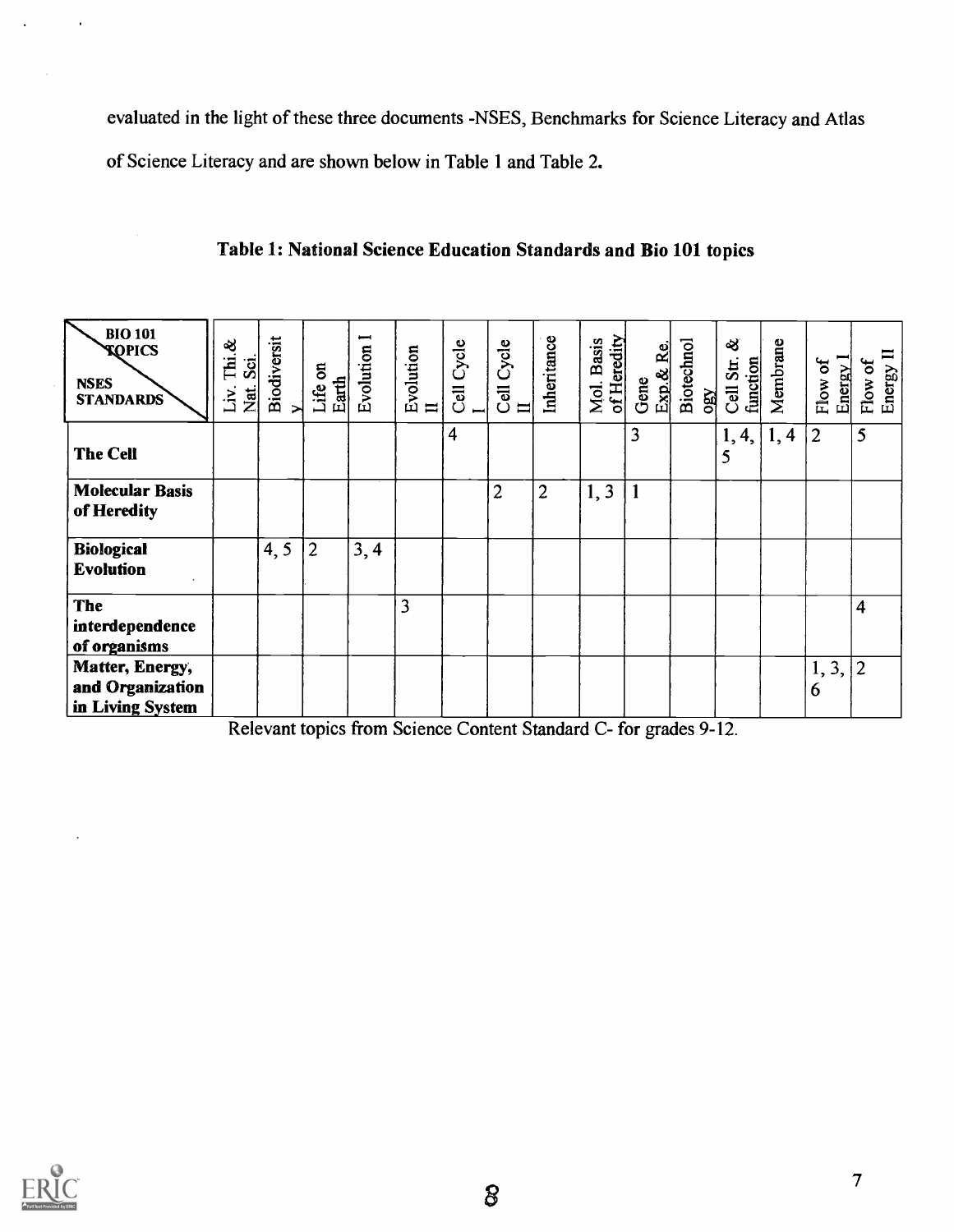## Table 2: Benchmarks for Science Literacy and Bio 101 Topics

| <b>BIO 101</b><br><b>KOPICS</b><br><b>BENCHMARKS</b> | ಳ<br>.<br>E<br>$\overline{\mathbf{S}}$<br>Nat.<br>Liv. | Biodiversit<br>↣ | Life on<br>Earth     | $\blacksquare$<br>Evolution      | Evolution<br>$\rm H$         | Cycle<br><b>Jell</b> | Cycle<br>$\frac{1}{\sqrt{2}}$ | Inheritance | of Heredity<br><b>Basis</b><br>Mol. | Exp.& Re<br>Gene | Biotechnol<br>OBY    | ಷ<br>Cell Str.<br>function | Membrane | Energy <sup>1</sup><br>Flow of | $\equiv$<br>Flow of<br>Energy I |
|------------------------------------------------------|--------------------------------------------------------|------------------|----------------------|----------------------------------|------------------------------|----------------------|-------------------------------|-------------|-------------------------------------|------------------|----------------------|----------------------------|----------|--------------------------------|---------------------------------|
| The Nature of<br><b>Science</b>                      | 1A/3<br>1B/2<br>1B/4                                   |                  |                      |                                  |                              |                      |                               |             |                                     |                  |                      |                            |          |                                |                                 |
| The physical<br><b>Setting</b>                       |                                                        |                  | 4A/2<br>4B/1         |                                  |                              |                      |                               |             |                                     |                  |                      |                            |          |                                |                                 |
| <b>The Living</b><br>Environment                     |                                                        | 5A/1<br>5A/2     | 5F/1<br>5F/8<br>5F/9 |                                  | 5F/3<br>5F/4<br>5F/6<br>5F/7 | 5B/3<br>5C/4         | 5B/2<br>5B/3<br>5C/4          |             | 5B/4<br>5B/5<br>5F/5                | 5C/3<br>5C/4     |                      | 5C/1<br>5C/2               | 5C/2     | 5E/3                           | 5E/2<br>5E/3                    |
| <b>The Human</b><br>Organism                         |                                                        |                  |                      |                                  |                              |                      |                               |             |                                     |                  | 6B/4<br>6E/2<br>6E/3 |                            |          |                                |                                 |
| <b>Historical</b><br><b>Perspectives</b>             |                                                        |                  |                      | 10H/1<br>10H/2<br>10H/3<br>10H/4 | 10H/3<br>10H/4               |                      |                               | 10H/5       |                                     |                  |                      |                            |          |                                |                                 |

## Statement numbers indicated in bold in Table 2 are also included in the **Atlas of Science Literacy**

### Analysis of Bio 101 documents

The content for Bio 101 was compared topic-by-topic to Science Content Standard C from the NSES (e.g., the cell, molecular basis of heredity, biological evolution, interdependence of organisms, matter, energy and organization in living systems, and behavior of organisms). In producing the tables above statements in the course syllabus or class notes that related to each of these topics were taken as evidence that a topic was covered in the course although the total number of statements related to a topic is not indicated. This is to say that our analysis of the syllabus and class notes does not indicate the depth to which each topic was covered. With this in mind, Bio 101 does covers the breadth of topics that are NSES believes are necessary for students to be scientifically literate.

BEST COPY AVAILABLE

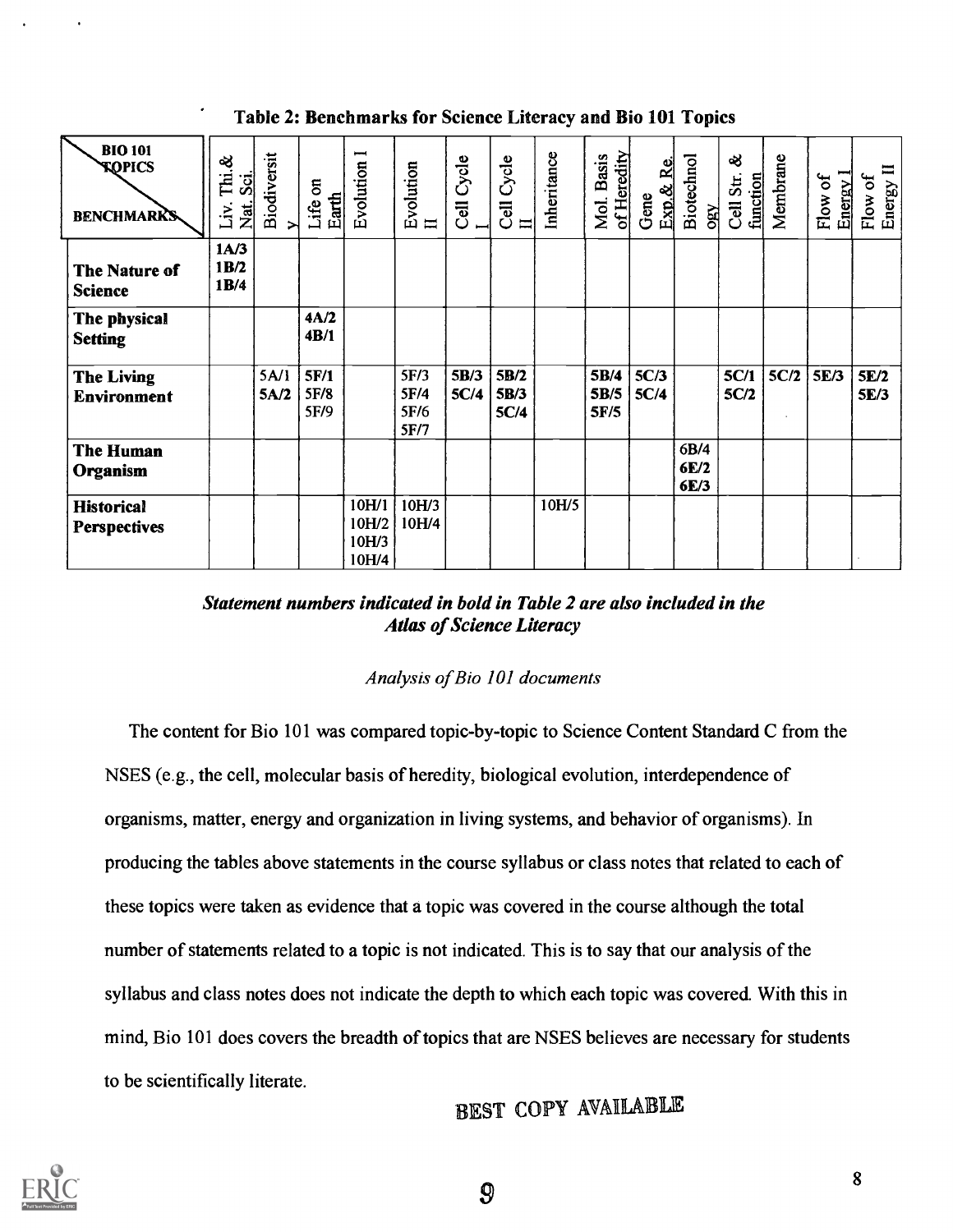One of the pedagogical approaches Dr. Rissing favored for addressing these topics was reading and critiquing articles from daily newspapers. We interpreted this as an explicit attempt to link the content of each topic to the daily lives of these non-major students. However, the large numbers of topics covered in the Bio 101 still left the impression that this was a survey of many topics rather that in-depth study of a few.

The Benchmarks for Science Literacy are divided into 12 chapters related to the content of science and the integration of science with related subjects. For this reason topics in Benchmark's version of Life Science are sometimes included in more than one chapter. For example, the Bio 101 topic "Biodiversity" is relevant to both "The Living Environment" and "Historical Perspectives" regarding the organization in Benchmarks for science literacy. Therefore, topics common to Benchmarks and the Bio 101 course may be tallied more than once in Table 2.

Two topics on the Bio 101 syllabus, "Living Things and Nature of Science" and "Evolution II", correspond to none of the NSES standards. Based upon class notes, although Living Things and Nature of Science were taught in the same class period, the main objective for this lesson was to acquire knowledge of scientific inquiry and general knowledge about living things. Since this topic is one of the most fundamental concepts in biology, it is actually taught throughout the years from K-8 grade levels, therefore, we thought that this might be one of the reasons why this topic was covered superficially in Bio 101. Biotechnology, on the other hand, is of great interest in most field of biology and is college level subject matter rather than K-12 level. Moreover, it requires advanced knowledge and specialized equipment to present the content of biotechnology in high school classes. Therefore, this could be the reason why no standard statement matched with the content of the biotechnology topic in NSES.

Even though Life on Earth was studied in detail in Bio 101 it matched with one Content





 $10$  BEST COPY AVAILABLE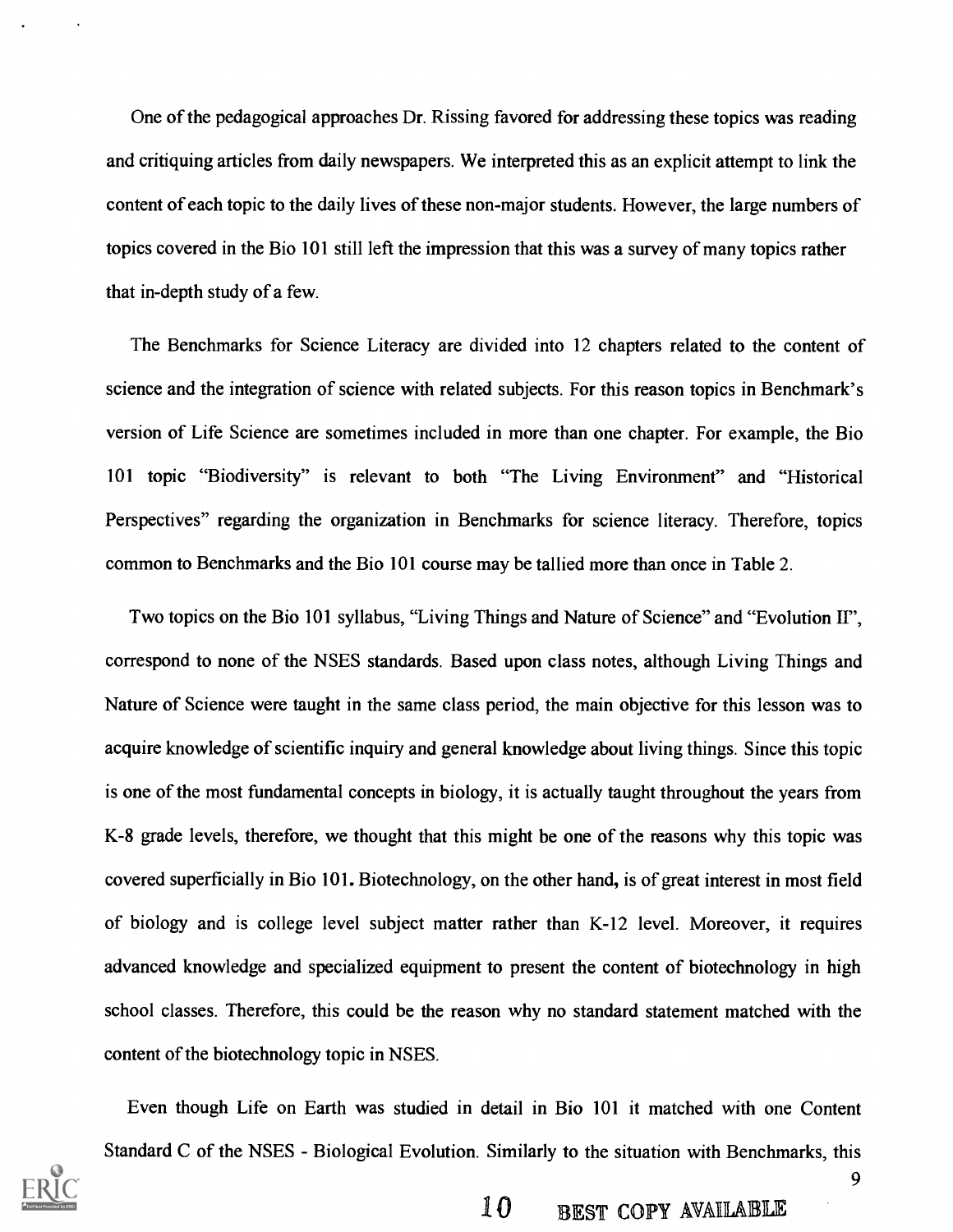topic is expressed in more than one standard - Content Standard D -Earth and Space Science (9-12) under the subtopics of Origin and Evolution of the Earth System and also Origin and Evolution-of the Universe.

The subject matter of cell cycle consisted of mitosis and meiosis, which were included as Cell Cycle I and Cell Cycle II in the Bio 101 syllabus respectively. These are merely two subtopics covered under the broader topic The Cell. Therefore, they match with only three Benchmarks statements (5B/2, 5B/3, 5C/4) in "Heredity" and "Cells" sections in Chapter 5 "The Living Environment".

The topic of inheritance was one of the main focus areas in biology and it is very broad topic that includes Mendelian genetics, chromosomes, and genes. However, it was limited to Mendelian genetics in the Bio 101 curriculum, which is just introduction to inheritance. Thus, this subject matter covers just a few NSES and Benchmarks standards.

Flow of Energy (I, II) deals with glycolysis, cellular respiration, and photosynthesis respectively. In the NSES there is a section under Content Standard C namely "Matter, Energy, and Organization" in living systems. However, since process related to energy take place in the cell as well, the cell section also includes some statements about energy.

#### Comments-on changes to of curriculum

Our analysis now shifts to excerpts from Dr. Rissing's comments on changes to the Bio 101 curriculum, his preferred teaching pedagogy for instructors teaching the course, and assessment practices related to the new curriculum to get an insight about why these- changes were being made for Bio 101.

Dr. Rissing: "Committees are not the best way to change a curriculum. I believe that university professors are very strong in- academic freedom. I do not intend to have anybody tell me I must

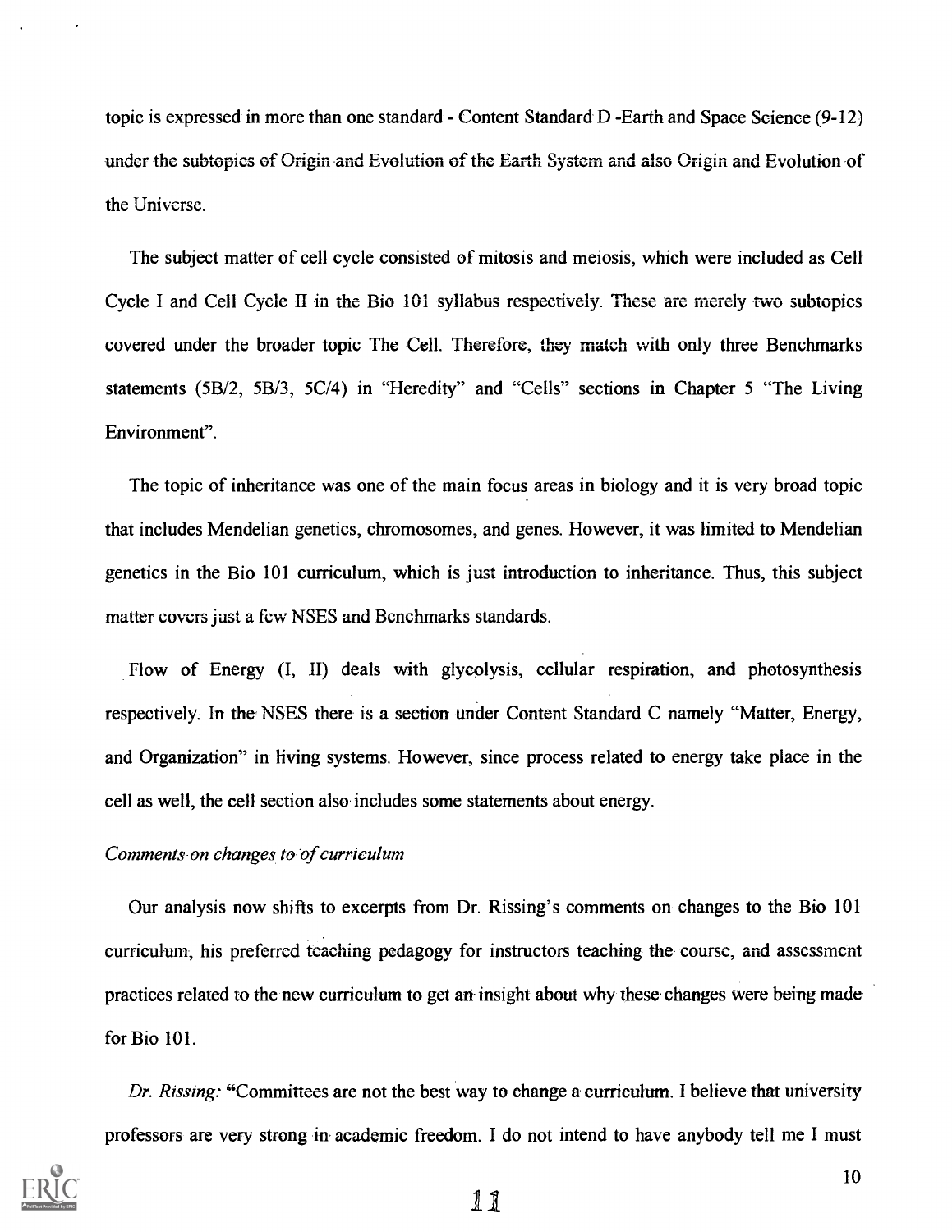teach my class in a certain way. There is obviously a limit to do that, so, the whole concept of academic freedom does rest on an assumption of fairly normal behavior."

Druger (1999) expressed the same idea that "college science teaching seems to be a highly individualistic endeavor."(p.154). Instructors have their own styles and beliefs about student learning to guide their teaching. In this respect, the existing National Science Education Standards and Benchmarks are typically seem as restrictive on academic freedom by higher education faculty when in reality, they should be seen as beneficial to college instructors who are interested in improving or changing their curricula to be consistent with their students' prior experiences.

#### Comments on how much NSES influence on Bio 101 curriculum

Dr. Rissing: "I began to worry about what is going to happen [to introductory university science courses] when K-12 teachers do what they do and we get students coming out of high school and into Biology with those [NSES and Benchmark] standards behind them. The whole point of the NSES was to get individual states to institute their own science standards, and the kind of unwritten expectation was that you need to spend time to develop your own. I like to think of the day when people will come to the university having done everything within the science education standards. Our survey of IBP students indicates that we are long way away from having that happens. Students do not come in with that kind of background yet."

As Fox (1998) reported, "many postsecondary faculty and academic departments across the United States have recognized the need to change their courses and programs and are taking seriously the challenge to do so." Druger has argued that it is necessary to design national standards for college science teaching, especially for introductory courses. He believes that "developing national standards does not, by itself, raise the level of achievement," and that "raising the bar does not necessarily make the student jump higher."(p.154). Even though NSES is

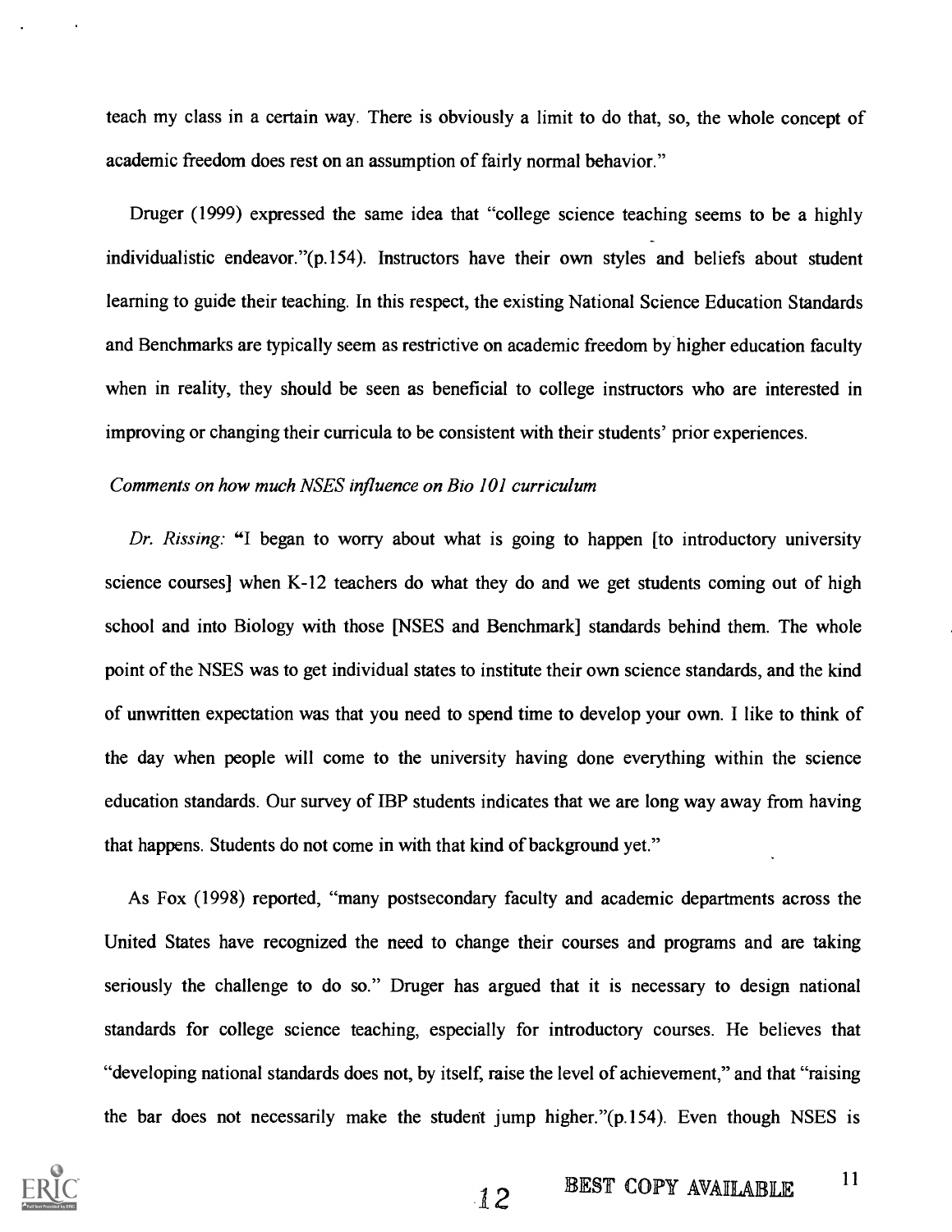structured with high expectations in terms of raising achievement there are still great concerns about the ability of students to be successful in science. The Glenn Report's (2000) recommendation is consistent with this assertion that "in an age driven by relentless necessity of scientific and technological advance, the current preparation that students receive in mathematics and science is, in a word, unacceptable." (p. 7) Even if there is some contradiction between intentions and real results about achieving the best in science with national standards, but it should be taken into consideration that no such a long period passed after releasing of standards. More time is needed for this kind of projects to make judgment about its significant impacts on science education.

#### Comments on Teaching Pedagogy

Dr. Rissing: "I think that the NSES have had a greater impact on my own thinking and I have tried to bring them into Bio 101. It is the overarching emphasis on what we are trying to accomplish in the science classes. All those pages in NSES that say, we should replace the emphasis on memorization with an emphasis on thinking skills, we should replace lectures with lab exercises. What is good enough for K-12 education is probably pretty good for college education, especially for non-majors. I am trying to encourage my colleagues in the College of Biological Sciences to embrace the spirit that is in NSES. What do our students need to know and does our current curriculum meet those standards?"

" In my opinion, NSES had a tremendous impact on what we are doing. I do think we have to model how to think, how to teach, how to learn. One other thing that NSES says is that we should show people the process of learning and thinking, how to learn. I asked myself constantly 'how am I doing that?'. Our labs in Bio 101 include student discovery, they are guided, student-designed experiments. I had already been using for some time my own form of a learning cycle and I certainly try to do more of that now. Things are introduced in the lab and than we talk about them

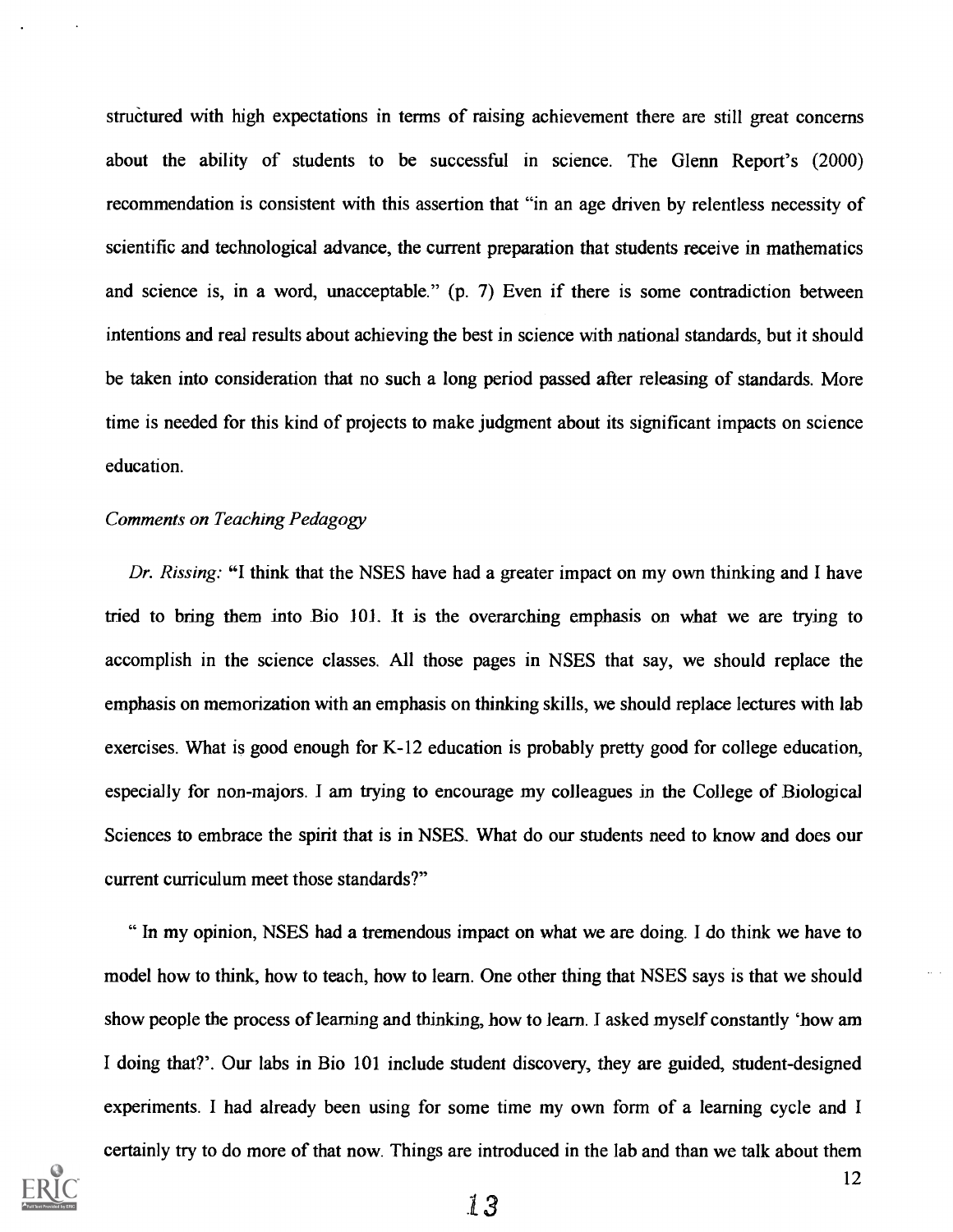in the lecture. I made explicit reference to why I am doing that at the end of the each learning cycle in my teaching  $-$  "Look! That was a learning cycle you just did as students!" In the current Bio 101 curriculum topics are introduced in the lab and than we talk about them in the lecture. I made explicit reference to this pedagogy - why I am doing that at the end of the each learning cycle. For example, last week in the lab you worked with dialysis tubing, watching them swell up and shrink down depending upon what your group elected to put on inside of them and outside of them. Then we have talked about how the nephron in the kidney works. I have tried to draw attention to the similarity between reactions of the dialysis tubing in the lab done last week and reactions of the nephron. What we saw in the lab was applied to what we discussed in lecture. So, if the students has done this right as they study it, they recognize that you are comfortable with what was going on in lab last week and you can apply that information from last week into the new problem that we developed this week. That ability to take information out of one context to apply it to a new context is the definition of learning."

Similarly, Spillane & Callahan (2000) pointed out that people should be able to apply science knowledge to their life rather than memorize the content of science. Lord (1994) supports this position in the following: "the present way we teach undergraduate science at colleges and universities almost everywhere simply does not stimulate active learning," Although traditional teaching methods are still widely used, this does not mean that no effort is spending to improve the teaching and learning of science in colleges.

#### Comments on assessment

Dr Rissing: "To be more honest we have difficulty to start to establish some new assessment techniques. Way before the NSES came out; I was already sensitive to that issue. Way before the standards came out, I was already de-emphasizing memorization and recall. I was just more emboldened to do the same once the Standards came out. The other thing that I think is more

14

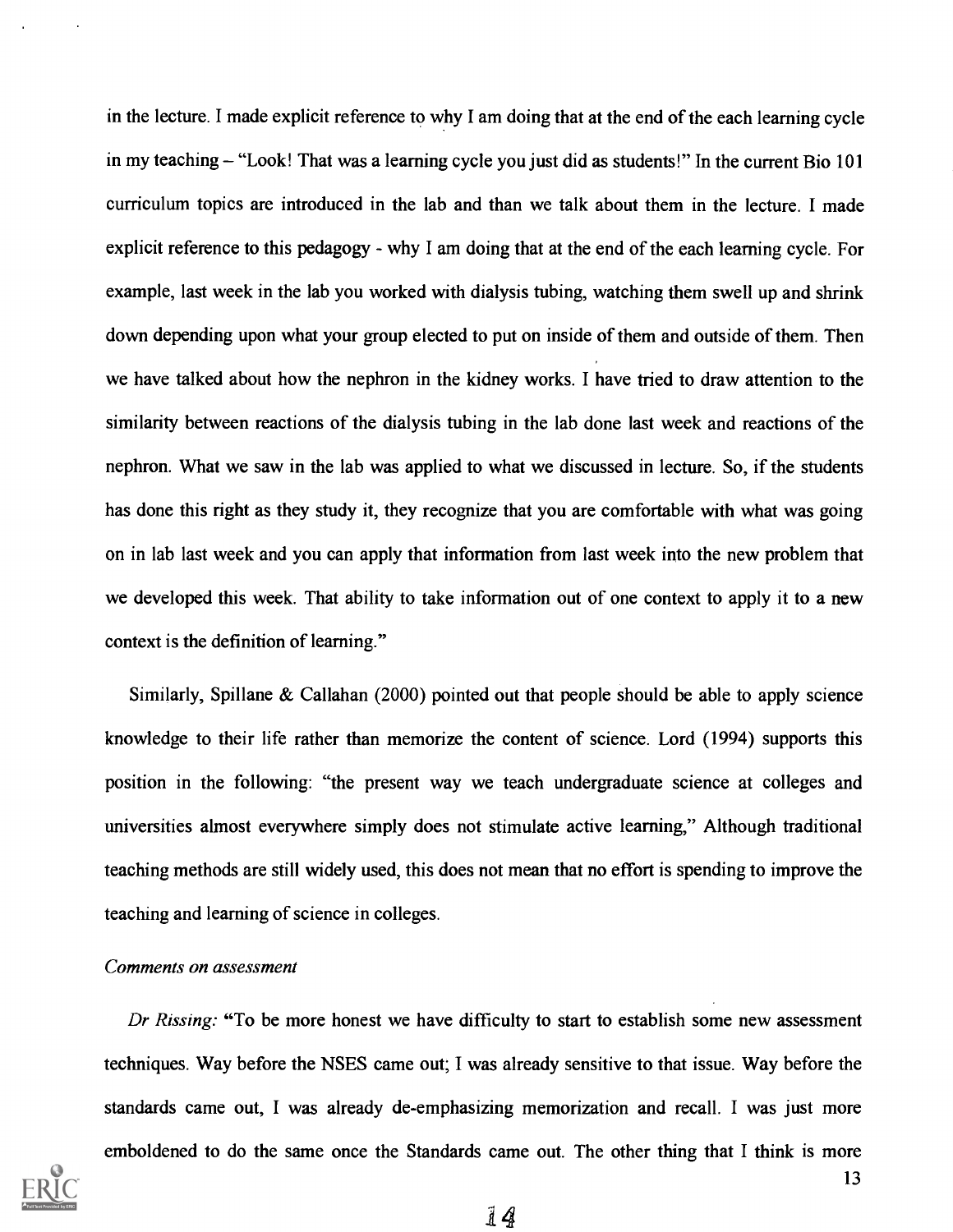crucial very difficult and very scary is the non-grade assessment. You are accomplishing what you want with your students. I have been working and trying to press those kinds of assessments for at least 10 years."

"I don't think I do it particularly well yet. We are getting better and getting Michael's help and assistance in this area. I like to think that a lot of changes that we have been working on were already well in place before NSES came out and all we did was make it easier for us to pull it off. They came out in the same time that everybody else was issuing their report, for example AAAS had a national project 2061, the National Science Foundation Report Shaping the Future came out in 1996. It was just one of the bunch of things moving. The most basic one is the Glenn's Commission Report and in some ways it is the least provocative in terms of telling you what you ought to be doing and thinking about other than wherever we came up with we ought to be surely continue in the future. That scares me a little bit. So, that particular NSES you know cause me and a lot of my colleagues to go: "Well, I have never thought about that before?" It was part of the movement that was going strongly at the time and had many of us both contributing to that movement as well as already learning from them. But certainly many of us were concerned about these things."

A fundamental philosophy under girding the NSES is the understanding of concepts in science rather than memorization of facts. As Kahle, Meece & Scantlebury (2001) summarized, "NSES recommended that assessments be embedded in instruction and that students be provided with multiple ways to demonstrate content understanding and process skills, such as portfolios, exhibitions, and performance tasks."(p.1020) In that case, it is inevitable that assessment and instruction should be in the same context to make the understanding meaningful, because the purpose of the teaching and learning as implied in national science education standards is to acquire higher-order thinking skills to the students to have them perceive concepts in a broad

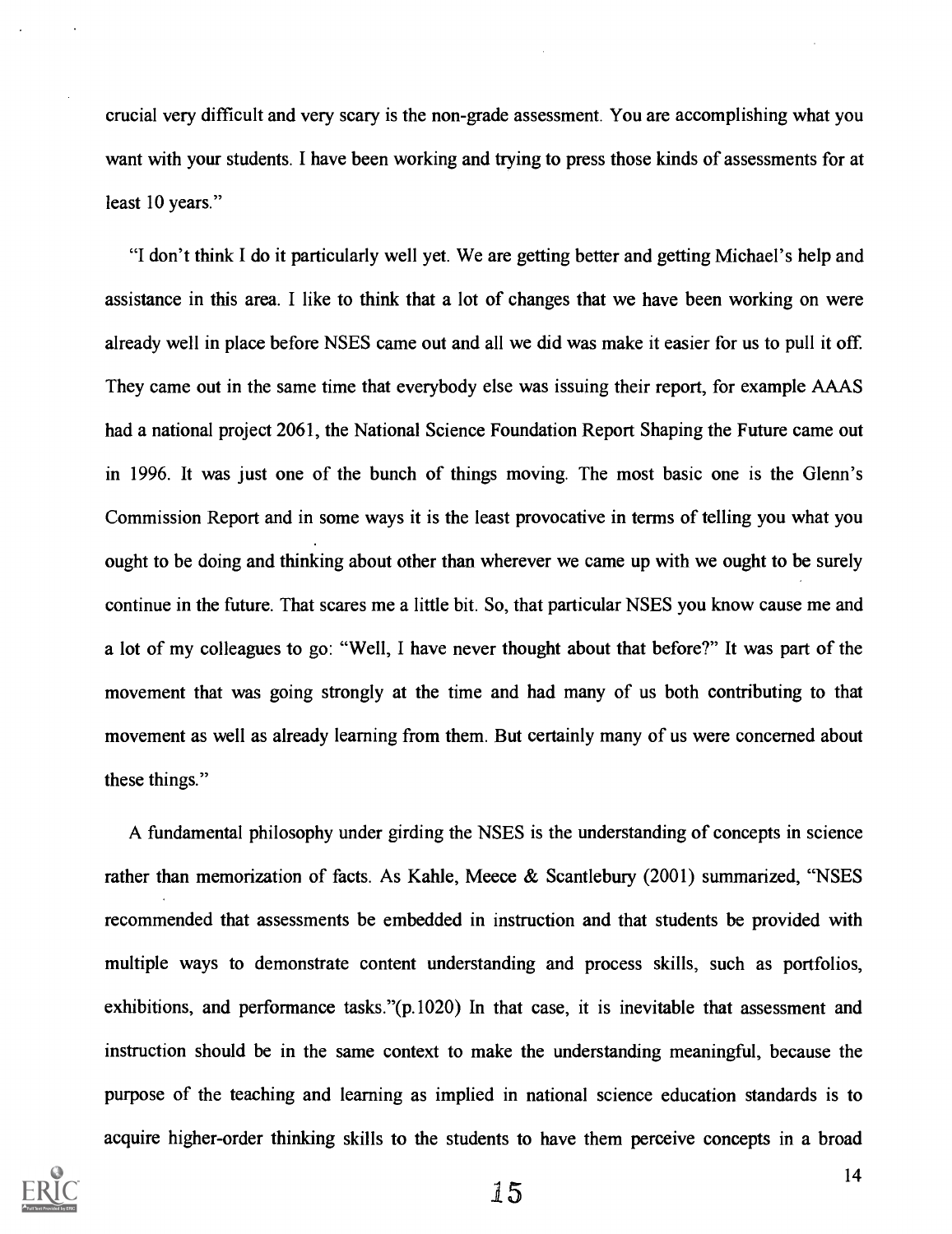spectrum rather than give meaningless discrete knowledge. In this case, it seems that as part of the ongoing change in Bio 101 course with regard to national standards at the Ohio State University have some impact on assessment strategies also, which is an anticipated improvement in this framework.

## Conclusion

The purpose of the present study was to describe changes to the Bio 101 curriculum at The Ohio State University in light of the NSES and Benchmarks. The NSES and Benchmarks were used as a reference in the topic-by-topic analysis of the Bio 101 course syllabus and class notes. In addition, an interview was conducted with Dr. Steve Rissing to further understand why these changes were being made within the IBP program he directs. Our analysis concluded that there is significant improvement in the Bio 101 curriculum compared to the past. Dr. Rissing's comments on teaching pedagogy, assessment style and how standards are influencing his teaching in this course also indicated that he is knowledgeable about and responding to NSES recommendations for effective teaching and learning of science. In this respect, changes to the Bio 101 course should have impacts on students to enhance their scientific literacy.

There are some limitations in the present study. First, the data were restricted to documents and instructor comments about changes in Bio 101. In the future, observations of the enacted curriculum could be used to identify how students perceived planned instruction. It would also be fruitful to extend the study to other universities in the USA and to compare the differences and similarities in changes in introductory biology courses in terms of curriculum, teaching pedagogy, and assessment practices.

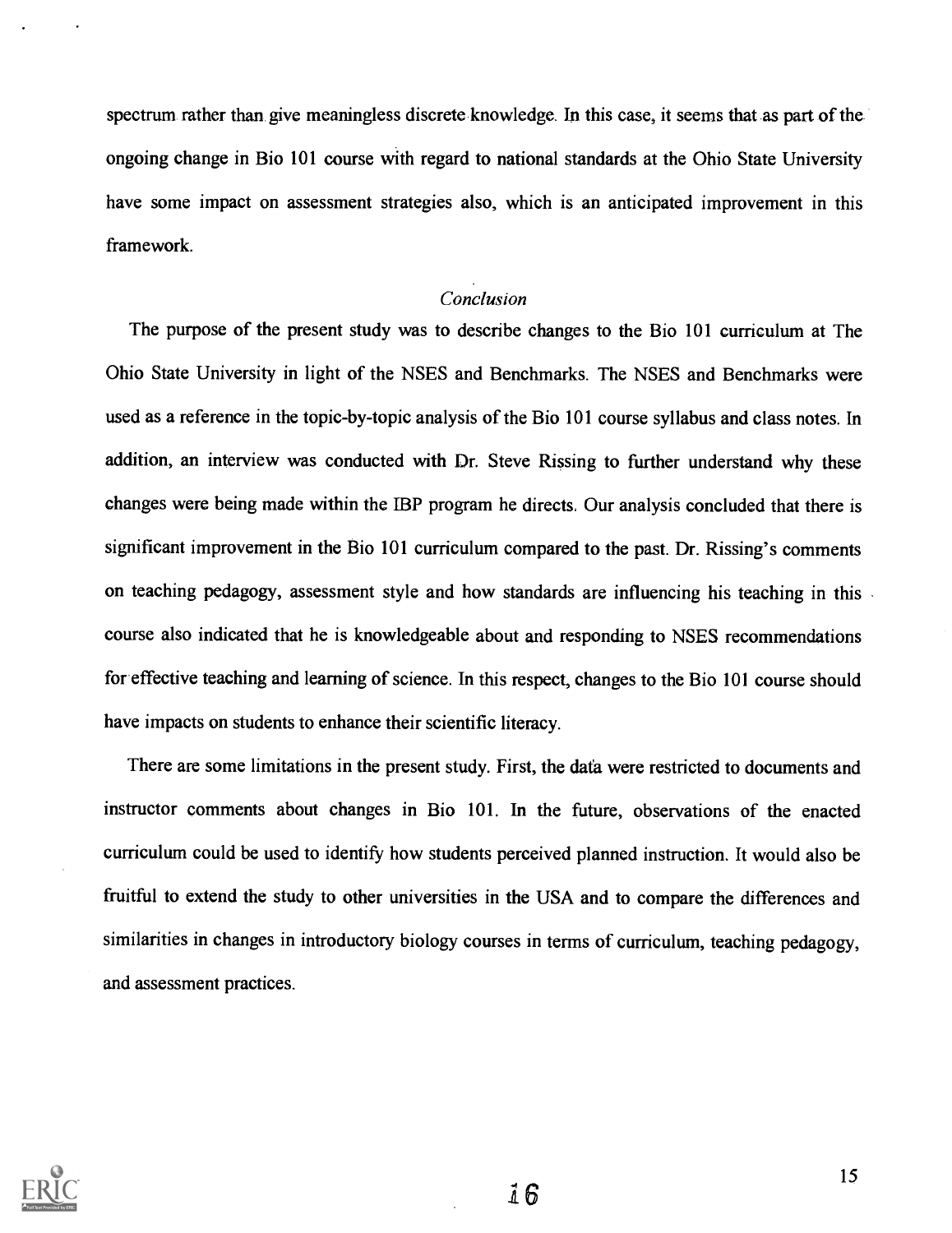#### References

- American Association for the Advancement of Science, (1996). Benchmarks for Science Literacy. New York: Oxford University Press.
- American Association for the Advancement of Science, (2001). Atlas of Science Literacy. Project 2061. Washington, DC: AAAS & National Science Teachers Association, Co-publisher.
- Anderson, R. D. & Helms J. V. (2001). The ideal of standards and the reality of schools: Needed research. Journal of Research in Science Teaching, 38(1), 3-16.
- Glenn, J. (2000). *Before it's too late*. A report to the nation the national commission on mathematics and science teaching for the 21<sup>st</sup> century. Washington DC: U.S. Department of Education.
- Druger, M. (1999). National standards for introductory college science courses. Can and should we develop them? Journal of College Science Teaching, 29(3), 154-155-209.
- Fox, M. A. (1998). Improving undergraduate science education- National initiatives, local implications. Journal of College Science Teaching, 29(3), 373-375.
- James, R. K. & Smith, S. (1985). Alienation of students from science in grades 4-12. Science Education, 69(1), 39-45.
- Kahle, J. B., Meece J. & Scantlebury, K. (2000). Urban African-American middle school science students: Does standards-based teaching make a difference? Journal of Research in Science Teaching, 37(9), 1019-1041.
- Lord, T. (1994). Using constructivism to enhance student learning in college biology. Journal of College Science Teaching, 23, 346-348.
- National Research Council. (1996). National Science Education Standards. Washington, D.C: National Academy Press.
- Siebert, E. D. & McIntosh W. J. (2001). College pathways to the science education standards. Arlington, VA: NSTA Press.
- Spillane, J. P. & Callahan K. A. (2000). Implementing state standards for science education: What district policy makers make of the hoopla. Journal of Research in Science Teaching, 37(5), 401-425.

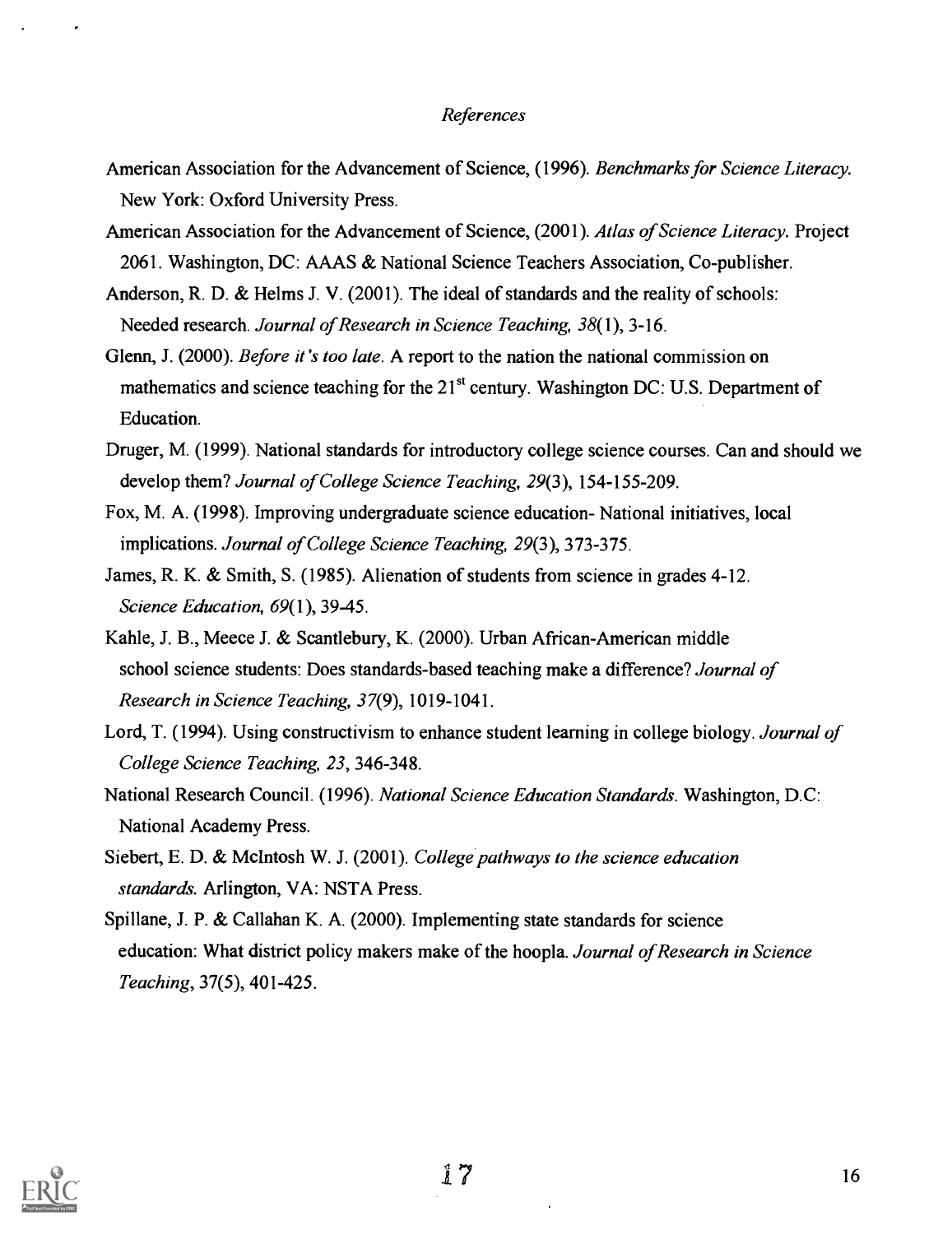|                        |                       | ज्या आर्की <b>ल</b><br>575 、宋安縣。 | <b>BIOLOGY 101</b><br><b>WINTER 1999</b><br>计图表传输                                    |                                                                       | ್ಲಿ ಪ              |
|------------------------|-----------------------|----------------------------------|--------------------------------------------------------------------------------------|-----------------------------------------------------------------------|--------------------|
| <b>TEEK</b>            |                       | <b>DATE LECTURE</b>              | <b>UPCTURE THERE IN 1989 C</b><br>a dell'                                            | <b>ILABORATORY</b>                                                    | <b>OUIZ</b>        |
|                        | 1-4                   |                                  | What you're in for. Biology 101                                                      | <b>No laboratory</b>                                                  | None               |
|                        | 1-6                   |                                  | Life: Survey of living things                                                        |                                                                       |                    |
|                        | $1-8$                 |                                  | Exploring the world of the cell: The cell                                            |                                                                       |                    |
|                        | الجمالي               |                                  | STORE SERVE THE STEEL OF THE STORE STORE<br>The makings of life: Carbonydrates       | <b>Five kinadoms</b>                                                  | None               |
| $\mathbf{2}$           | $1-11$                |                                  | Das The makings of life; Linids & Protein                                            |                                                                       |                    |
|                        | $r$ kalar<br>$1 - 15$ | √ans <i>≸</i> din sk             | The dance of life: Mitosis                                                           |                                                                       |                    |
|                        |                       |                                  | 8021.003                                                                             |                                                                       |                    |
| 3 <sup>1</sup>         | <b>BI-18</b>          | 爾特<br>净品锑                        | <b>HOLIDAY - Martin Luther King Jr. Day</b><br>PLE.                                  | The cell and mitosis                                                  | Quiz 1             |
|                        | $1-20$                |                                  | The central dogma: DNA, RNA protein                                                  |                                                                       | Lecture<br>4,5 & 6 |
|                        | $1 - 22$              |                                  | The language of life: DNA & protein syn.                                             |                                                                       |                    |
| 4                      |                       | 9                                | Here, there, everywhere: Energy                                                      | <b>Protein synthesis</b>                                              | Quiz 2             |
|                        | $1 - 25$<br>1-27      | 10                               | Gruen magic I: Photosynthesis & light                                                |                                                                       | <b>Lecture</b>     |
|                        | $1-29$ i              |                                  | Green magic II: Photosynthesis & CO <sub>2</sub>                                     |                                                                       | 728                |
| 24                     |                       |                                  | ton Blood for any generation of B por<br>88 F                                        | Invertebrate animals                                                  | Quiz 3             |
| 5                      | $2 - 1$               | 12                               | The breath of life: Respiration <sup>®</sup><br>The cell: Review for midterm.        |                                                                       | Lecture            |
|                        | $2 - 3$<br>$2 - 5$    | 81. S. 13 Januar                 | <b>MIDTERM EXAMINATION</b>                                                           |                                                                       | 9,10&11            |
|                        |                       |                                  |                                                                                      |                                                                       |                    |
| 6                      | 2.8                   |                                  | The monks peas: Mendelian genetics                                                   | <b>Mendelian genetics</b>                                             | None               |
|                        | 250.7                 |                                  | All together now: Linked genes & Meiosis                                             | bi Period                                                             |                    |
|                        | 2-17,                 |                                  | Modern alchemy, Modern genetics                                                      |                                                                       |                    |
|                        | $2 - 15$              | 17.                              | You and your genes: Human genetics                                                   | Animal behavior                                                       | Quiz 4             |
|                        | $2 - 17$              | 18                               | Onward & upward Evolution                                                            | <b>Bur</b>                                                            | Lecture            |
|                        | $3 - 19$              | 19                               | <b>Darwin &amp; Mendel: Population genetics</b>                                      |                                                                       | 14,15&16           |
|                        | <b>Reiterebren</b>    |                                  | STATE WHICH SHE WEEK of the CERA                                                     | $16.66 \times 1$                                                      | Quiz 5             |
| 8 <sub>1</sub>         | $2 - 28$              | 20.                              | Bigger & better. Micro & macro evolution                                             | Plant form and function<br>建物学                                        | Lecture            |
|                        | $2 - 24$<br>$2 - 26$  | 21<br>22                         | The big apple: Ecology<br>Around & around it goes: Energy & minerals                 |                                                                       | 17,18&19           |
| $\left< \cdot \right>$ | Ba 能越过                |                                  | This area on purchased as the said season<br>$\mathcal{A}=\mathcal{A}=\mathcal{A}$ . |                                                                       |                    |
| 9                      | $3-1$                 | 23                               | The wee ones: Viruses & bacteria.                                                    | Ecology                                                               | Quiz 6             |
|                        |                       | 24,                              | The good, the bad, the deadly: Protista & fungi                                      |                                                                       | Lecture            |
|                        | $3-5$                 | $25$ .<br>4Ì                     | Up, up & away: Plants                                                                | $\chi \sim \chi$ .                                                    | 20,21&22           |
|                        |                       |                                  | Lords of them all: Animals I                                                         | Lab exam                                                              |                    |
| 10                     | $3 - 8$<br>$3-10$     | 26<br>27                         | Lords of them all: Animals II                                                        | 松平                                                                    |                    |
|                        | $3.12 - 1.00$         | 28                               | Review for final                                                                     |                                                                       |                    |
|                        |                       |                                  | MB S                                                                                 | $\epsilon_{\rm{B}}$ .<br>$\mathcal{E}^{H_1 \times \cdots \times H_n}$ |                    |
|                        | $3 - 17$              |                                  | FINAL EXAMINATION Wednesday                                                          | $\sim$                                                                |                    |
|                        | 我一些                   |                                  | 3-17-98 3:30pm - 5:18pm                                                              |                                                                       |                    |
|                        |                       | ्रस्थ <b>ाल</b> कर               | - 45<br>14.000<br>الورادية                                                           |                                                                       |                    |

# APPENDIX A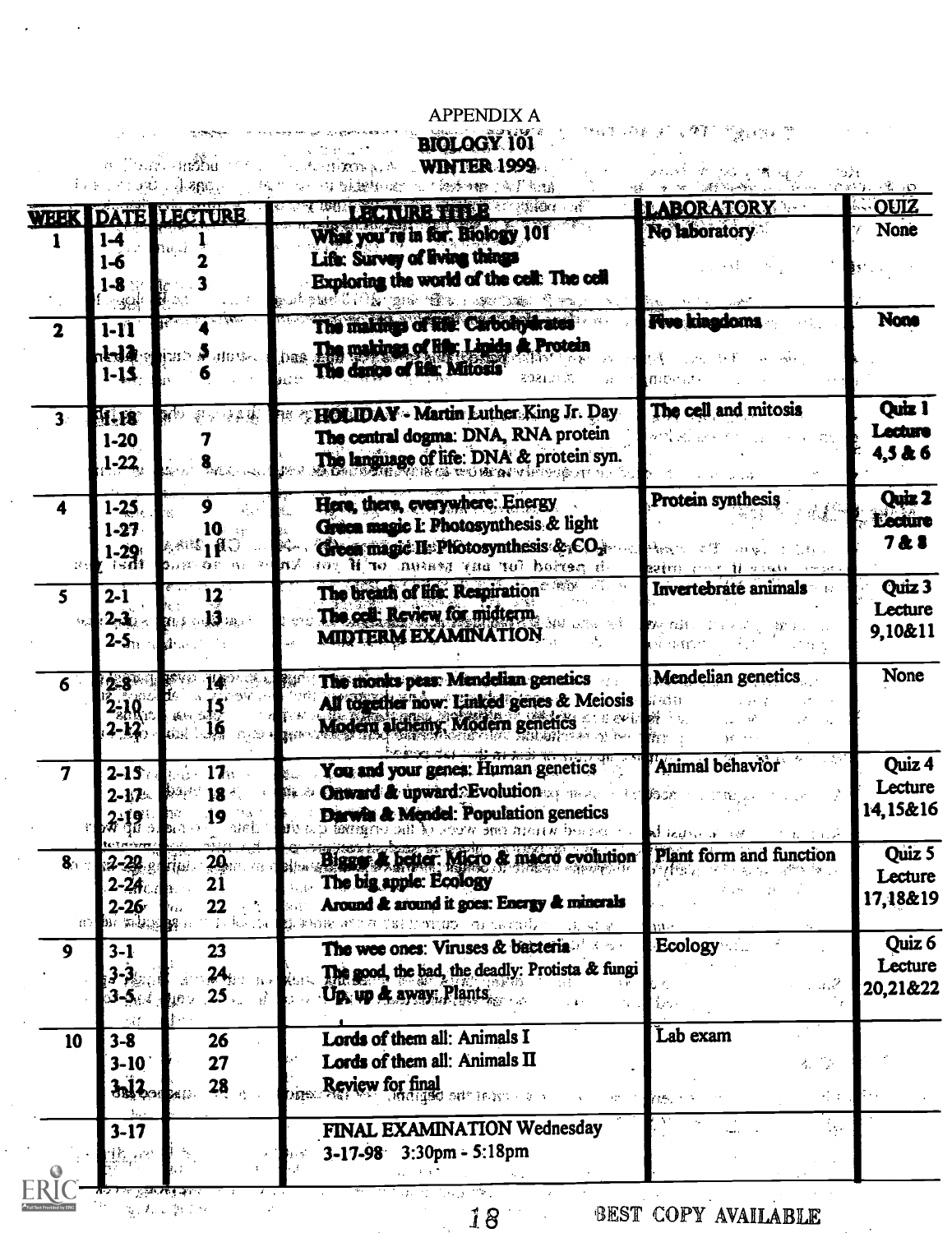# **APPENDIX B** Biology 101 Syllabus<br>Autumn 2001

|             |                                     | <b>LECTURE SCHEDULE AND ASSIGNMENTS</b><br>(note: schedule subject to change) |                |                          |  |  |  |  |
|-------------|-------------------------------------|-------------------------------------------------------------------------------|----------------|--------------------------|--|--|--|--|
| <b>Date</b> |                                     | <b>Topic</b>                                                                  | Chapter(s) Lab |                          |  |  |  |  |
|             | Wed Sept. 19                        | Introduction-Living Things                                                    |                | None                     |  |  |  |  |
|             | Mon Sept 24                         | The Nature of Science                                                         |                | Biodiversity             |  |  |  |  |
|             | Wed Sept 26                         | Video: Prisoners of Silence                                                   |                |                          |  |  |  |  |
|             | Mon $ Oct 1$                        | Biodiversity                                                                  | 16             | Natural Selection        |  |  |  |  |
|             | Wed Oct 3                           | Life on Earth                                                                 | 15             |                          |  |  |  |  |
|             | Mon $Oct 8$                         | <b>Evolution I</b>                                                            | 13             |                          |  |  |  |  |
|             | Wed $ Oct 10$                       | <b>Evolution II</b>                                                           | 14             | <b>Body Plans</b>        |  |  |  |  |
|             | Mon Oct 15                          | Midterm 1                                                                     |                | Cell Growth              |  |  |  |  |
|             | Wed Oct 17                          | Cell Cycle I                                                                  | 10             |                          |  |  |  |  |
|             | Mon $\vert$ Oct 22                  | Cell Cycle II                                                                 | 10             | <b>DNA Structure</b>     |  |  |  |  |
|             | Wed Oct 24                          | Inheritance                                                                   | 11             | and Replication          |  |  |  |  |
|             | Mon Oct 29                          | Molecular Basis of Inheritance                                                | 8              | <b>DNA</b> to Protein    |  |  |  |  |
|             | Wed $\left  \text{Oct } 31 \right $ | Gene Expression and Regulation                                                | 9              |                          |  |  |  |  |
|             | Mon Nov. 5                          | Biotechnology                                                                 | 12             | Membrane                 |  |  |  |  |
|             | Wed Nov 7                           | Video-Cracking the Code of Life                                               |                | Dynamics                 |  |  |  |  |
|             | Mon Nov 12                          | Holiday                                                                       |                |                          |  |  |  |  |
|             | Wed Nov 14                          | Midterm 2                                                                     |                | Energy                   |  |  |  |  |
|             | Mon Nov 19                          | Cell Structure and Function                                                   | 5              |                          |  |  |  |  |
|             | Wed Nov 21                          | Membranes                                                                     | 4              | none                     |  |  |  |  |
|             | Mon Nov 26                          | Flow of Energy I                                                              | 3&7            |                          |  |  |  |  |
|             | Wed Nov 28                          | Flow of Energy II                                                             | 6              | <b>Insect Navigation</b> |  |  |  |  |
|             |                                     |                                                                               |                |                          |  |  |  |  |
|             | Mon Dec 3                           | <b>Final Exam 3:30 - 5:18</b>                                                 |                |                          |  |  |  |  |



 $\hat{\phantom{a}}$ 

 $\ddot{\phantom{a}}$ 

 $\ddot{\phantom{a}}$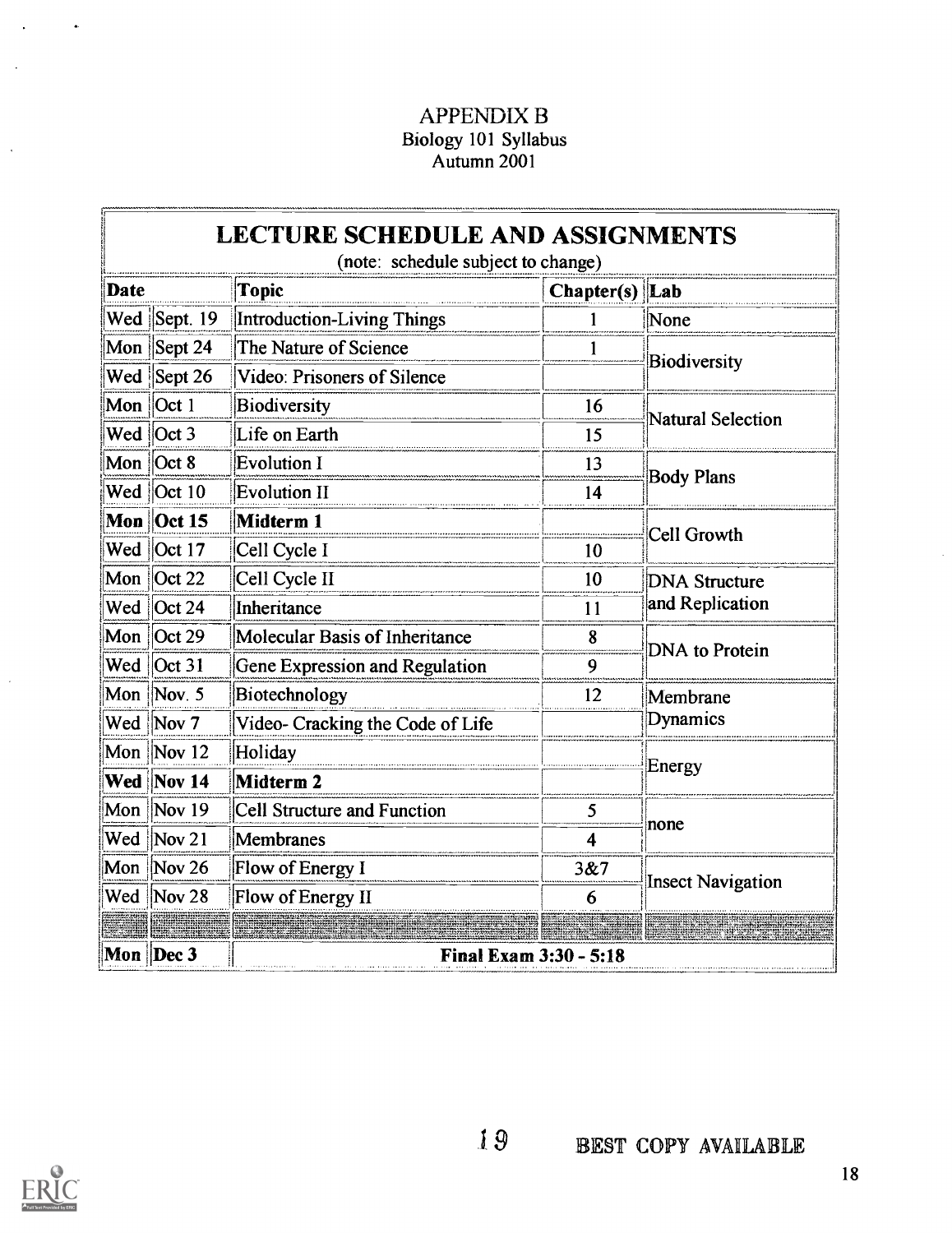## APPENDIX C Interview Protocol

₩

- 1) How many students do you have in Bio101 course?
- 2) What do you think about new freshmen's knowledge in basic biology concept? Do they enough basic knowledge when they started to the course?
- 3) Have you realized any differences among students who come from different states?
- 4) How do you select the content of 101, how do you order the topics in syllabus, what is your reference while you are choosing the textbooks?
- 5) Is the content of Bio101 more advanced compare to K-12 level? Or Is it just a repetition of high school biology content?
- 6) What do you think about NSES (National Science Education Standards)?
- 7) After application of NSES in K-12 level, did you realize any improvement in freshmen's biology knowledge?
- 8) Have you changed your course and lab content after releasing of NSES?
- 9) When you are planning your course and lab, do you consider NSES?
- 10) After releasing NSES, are there any changes in your teaching, assessment strategies in Bio101?



 $\sim 10^{-10}$